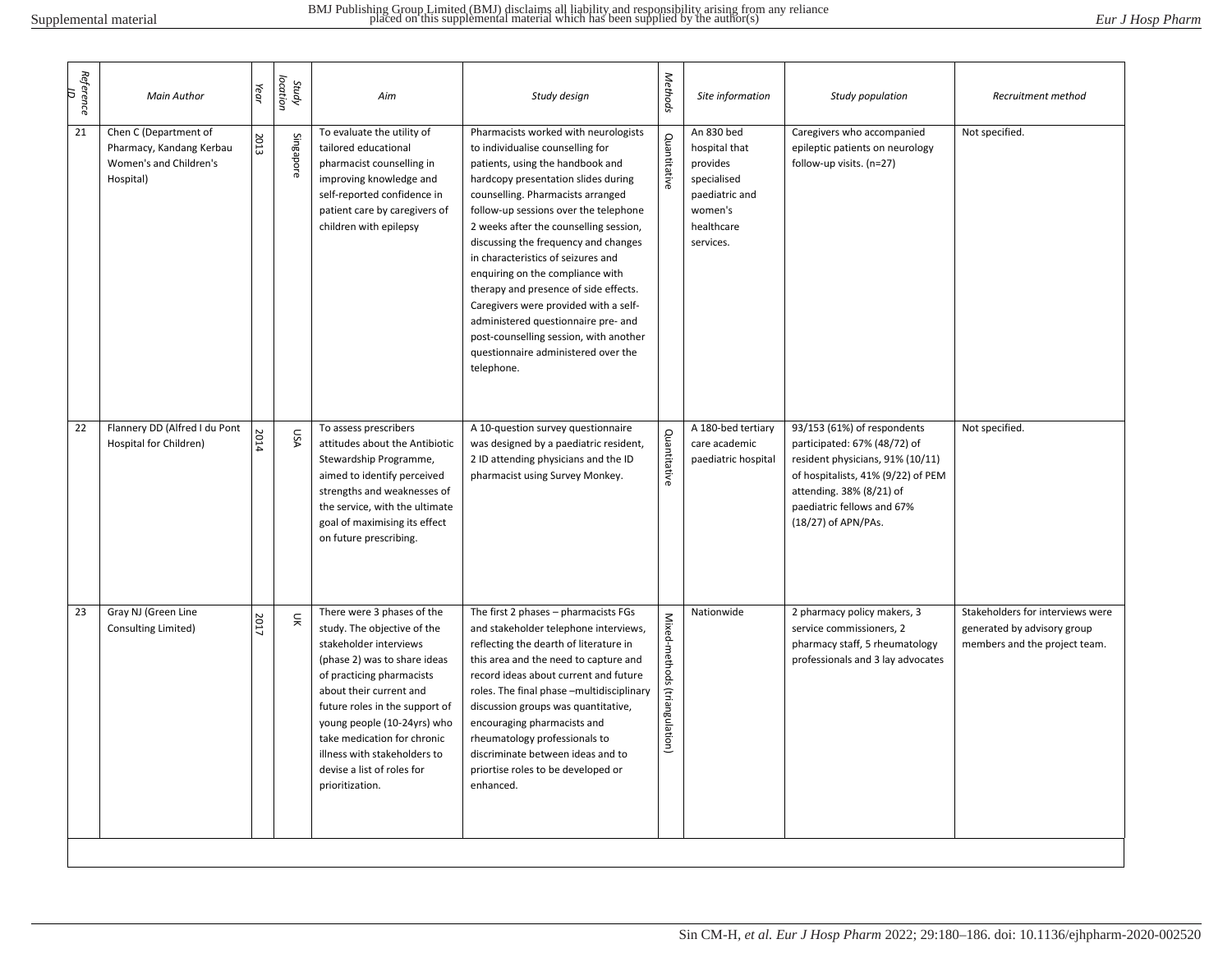| Ref | Inclusion/ exclusion criteria                                                                                                                                                                                                                                                                                                                                                                                                                    | Data collection                                                                                                                                                                                                                                                                                                                                                                                                                                                                                      | <b>Analysis</b>                                                                                                                                                                                                                                                                                                                                                     | <b>Study findings</b>                                                                                                                                                                                                                                                                                                                                                                                                                                                                                                                                                                                                                                                                                                                                                                                                                                                                                                                                                                                                                                             |
|-----|--------------------------------------------------------------------------------------------------------------------------------------------------------------------------------------------------------------------------------------------------------------------------------------------------------------------------------------------------------------------------------------------------------------------------------------------------|------------------------------------------------------------------------------------------------------------------------------------------------------------------------------------------------------------------------------------------------------------------------------------------------------------------------------------------------------------------------------------------------------------------------------------------------------------------------------------------------------|---------------------------------------------------------------------------------------------------------------------------------------------------------------------------------------------------------------------------------------------------------------------------------------------------------------------------------------------------------------------|-------------------------------------------------------------------------------------------------------------------------------------------------------------------------------------------------------------------------------------------------------------------------------------------------------------------------------------------------------------------------------------------------------------------------------------------------------------------------------------------------------------------------------------------------------------------------------------------------------------------------------------------------------------------------------------------------------------------------------------------------------------------------------------------------------------------------------------------------------------------------------------------------------------------------------------------------------------------------------------------------------------------------------------------------------------------|
| 21  | Patients were aged below 18<br>years and must have been<br>seeing a neurologist at the<br>institution. They could have<br>been either newly diagnosed<br>or have existing epilepsy.<br>These patients were either<br>commencing treatment with<br>a new AED, changing an AED<br>or were non-compliant to<br>AEDs. They were excluded if<br>they were not contactable by<br>telephone on 3 separate<br>occasions for 2 weeks post<br>counselling. | 3 sets of questionnaires (Set A-C)<br>were used with set A & C being<br>knowledge-based. Both<br>questionnaires were the same<br>administered randomly pre and post<br>counselling. Set B was the<br>perception questionnaire. It was<br>adapted from the validated<br>instrument developed by Larson et<br>al. For set A&C, scoring followed by<br>negative grading system. Set B,<br>"excellent" ratings were assigned 5<br>points, followed by "very good",<br>"good", "satisfactory" and "poor". | The confidence scores before and after<br>counselling and after telephone follow-up<br>were compared using Wilcoxon signed<br>ranks test. Statistical significance was<br>defined as p<0.05.                                                                                                                                                                        | The mean caregiver knowledge score for set C was significantly higher than that of set A (14.7±4.6 v<br>10.4±3.4, p<0.05). The confidence of caregivers in administering the AEDs improved after counselling<br>(from 3.60 to 3.94). In regards to the patient satisfaction survey, scores<br>between four and five suggested that the caregivers felt that that particular aspect of service was<br>either very good or excellent. The caregivers were most satisfied with knowledge that the<br>pharmacist displayed during the counseling and the courtesy shown to the caregivers (average<br>score = 4.70 out of 5). This may reflect that the training of the pharmacists is adequate. Study results<br>also suggested that the caregivers may not be satisfied with the time allocated for each counseling<br>session (average score $=$ 4.44). As the nature of the question on the original instrument was not<br>specific to the appropriateness of the duration of the session, more detailed questioning may be<br>needed to elicit such information. |
| 22  | Participants were selected<br>based on frequency of<br>prescribing antimicrobial<br>medications, which included<br>residents, paediatric fellows<br>and PEM attending<br>physicians. Certain inpatient<br>advanced practitioner nurses<br>and physician assistants were<br>also invited.                                                                                                                                                         | Survey was sent to participants<br>using institutional email addresses.<br>A reminder email was sent out 2<br>weeks after the original email.                                                                                                                                                                                                                                                                                                                                                        | The data obtained by Survey Monkey were<br>analysed in Stata v11. Descriptive analyses<br>were performed, and statistical tests<br>utilised included the Kruskal-Wallis test and<br>Mann Whitney U test. A P value of 0.05<br>was used as representative of statistical<br>significance.                                                                            | The effectiveness of an ASP relies heavily on behaviour change by prescribing clinicians. This study<br>found that interventions such as real-time feedback and other educational interventions were well<br>received. Respondents reported positive experiences with specific aspects of the ASP, including<br>prospective audit and real-time feedback, required pre-authorisation and indication for Rx of<br>antimicrobials, CPOE order sets and ID pharmacist.                                                                                                                                                                                                                                                                                                                                                                                                                                                                                                                                                                                               |
| 23  | Participation at a senior level<br>in a pharmacy or<br>rheumatology organisation.                                                                                                                                                                                                                                                                                                                                                                | Stakeholders were sent a briefing<br>note prior to the telephone<br>interview. It combined "Arthriting"<br>blog quotes, innovative pharmacist<br>case studies, and an interim analysis<br>of phase 1 FGs (with pharmacists).                                                                                                                                                                                                                                                                         | A framework approach was used for<br>telephone interview analysis. Each<br>respondent had chosen his priority<br>pharmacy roles. The responses were<br>summarised by one of the interviewers and<br>were independently reviewed by the<br>project manager. Consistency within and<br>between phases was monitored to assess<br>the trustworthiness of the findings. | The development of generic healthcare skills among young people was a strong theme across the<br>phases, reflected by rheumatologist. Many young people with chronic illnesses are seen in hospital<br>outpatient clinics rather than inpatient wards; pharmacists are not traditionally involved in these<br>clinics but there was openness to include them. Other rheumatologists described innovation with<br>pharmacists. One centre had a pharmacist prescribing methotrexate in clinic. Another team had a<br>dedicated pharmacist attached to their group, who answered the team's queries but did not attend<br>clinic.                                                                                                                                                                                                                                                                                                                                                                                                                                   |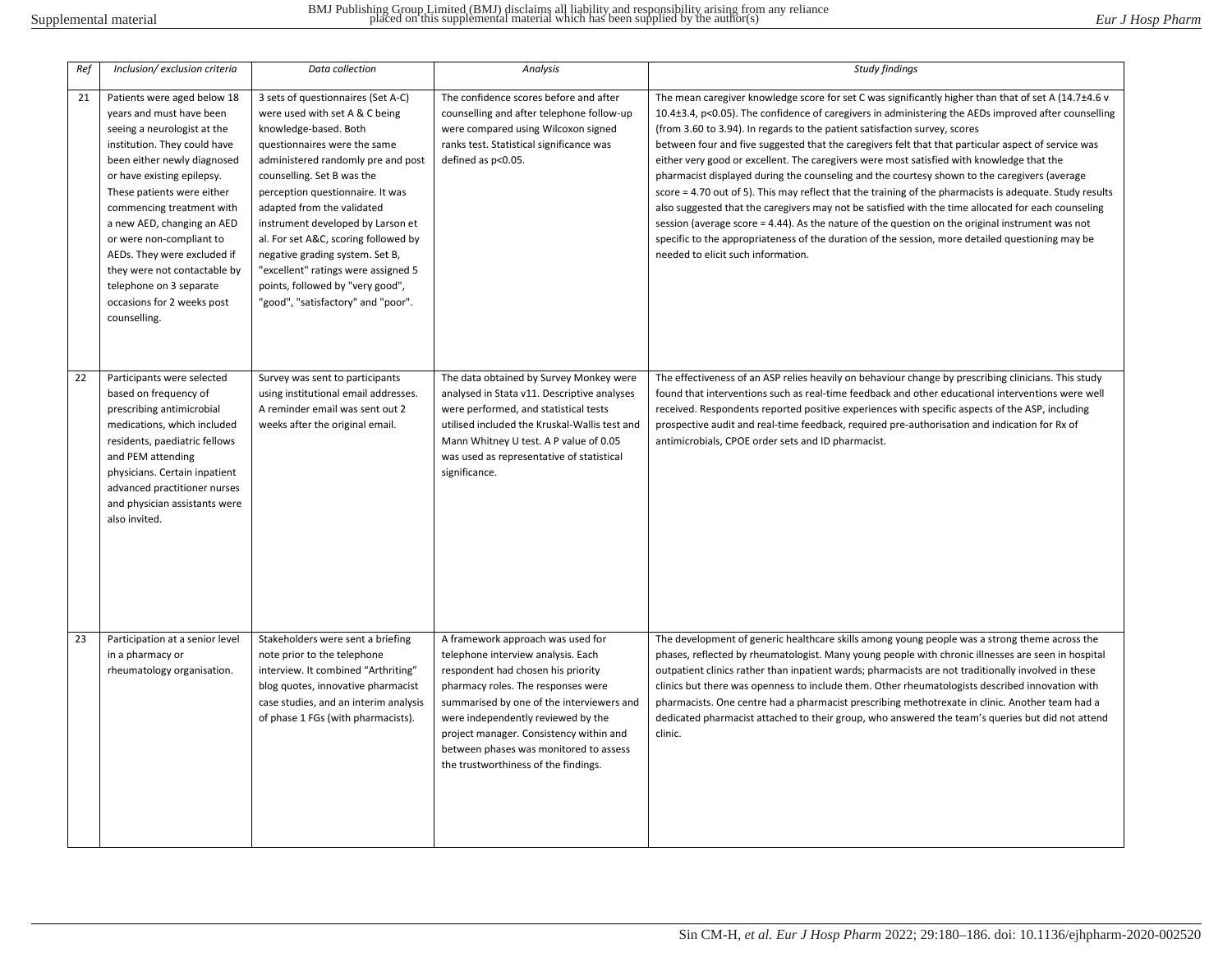| Reference<br>$\vec{\sigma}$ | <b>Main Author</b>                                                             | Year | Study<br>location | Aim                                                                                                                                                                                                                                    | Study design                                                                                                                                                                                                                                                                                                                                                                      | Methods       | Site information                                                                                                                                                                       | Study population                                                                                                                                                                                                                                                                                                                                                                           | Recruitment method                                                             |
|-----------------------------|--------------------------------------------------------------------------------|------|-------------------|----------------------------------------------------------------------------------------------------------------------------------------------------------------------------------------------------------------------------------------|-----------------------------------------------------------------------------------------------------------------------------------------------------------------------------------------------------------------------------------------------------------------------------------------------------------------------------------------------------------------------------------|---------------|----------------------------------------------------------------------------------------------------------------------------------------------------------------------------------------|--------------------------------------------------------------------------------------------------------------------------------------------------------------------------------------------------------------------------------------------------------------------------------------------------------------------------------------------------------------------------------------------|--------------------------------------------------------------------------------|
| 24                          | Moadebi SM (University of<br>British Columbia)                                 | 2013 | Canada            | To measure the impact of the<br>interprofessional<br>collaboration and educational<br>sessions conducted by the<br>clinical pharmacist on ED<br>nurses' level of comfort and<br>satisfaction with intranasal<br>fentanyl for children. | A protocol for administering intranasal<br>fentanyl for children age 1-15 years<br>with acute pain was introduced to the<br>ED Nursing staff by an educational<br>session conducted by a clinical<br>pharmacist. Nurses' level of<br>satisfaction and comfort was surveyed<br>prior to and following IPE. Compliance<br>with patient monitoring was<br>determined by chart review | Multi-methods | Lions Gate<br>Hospital, a 335-<br>bed acute care<br>community<br>teaching hospital.<br>Paediatric visits<br>contribute to<br>approximately<br>20% of all visits.                       | All nurses working in the site's<br>ED. The ED Clinical Nurse<br>Educator assigned staff nurses to<br>attend the education classes who<br>were employed full time at our<br>24 acute bed and minor care ED.<br>A total of 71 nurses were<br>included in the study. The<br>majority of the nurses who<br>responded to the practice<br>assessment had over 5 years of<br>nursing experience. | Not specified.                                                                 |
| 25                          | Rishoej RM (Department of<br>Public Health, University of<br>Southern Denmark) | 2018 | Denmark           | To explore current and<br>potential future practices to<br>prevent medication errors<br>experienced by physicians<br>and nurses.                                                                                                       | 2 FGs, one including physicians and one<br>including nurses were conducted at<br>each NICU (total: 6 FGs). A min of 3<br>participants to a max of 6 per FG.                                                                                                                                                                                                                       | Qualitative   | 3 largest tertiary<br>NICUs. All units<br>were involved in<br>the complex<br>treatment of<br>extremely<br>premature<br>neonates and<br>other newborns<br>with severe<br>complications. | 3 nurses FGs with 3, 3 and 6<br>participants; 3 physicians FGs<br>with 3,4 and 4 participants.                                                                                                                                                                                                                                                                                             | Local project managers emailed<br>information about the study prior<br>to FGs. |
| 26                          | Rosenfeld MPH (University of<br>Melbourne)                                     | 2018 | Australia         | To examine interdisciplinary<br>medication decision making<br>by pharmacists in paediatric<br>hospital settings.                                                                                                                       | An ethnographic design comprising<br>observation, SSIs and FGs.                                                                                                                                                                                                                                                                                                                   | Qualitative   | A major Australian<br>paediatric<br>teaching hospital.                                                                                                                                 | Pharmacists, registered nurses<br>and doctors from diverse clinical<br>wards.                                                                                                                                                                                                                                                                                                              | Not specified.                                                                 |